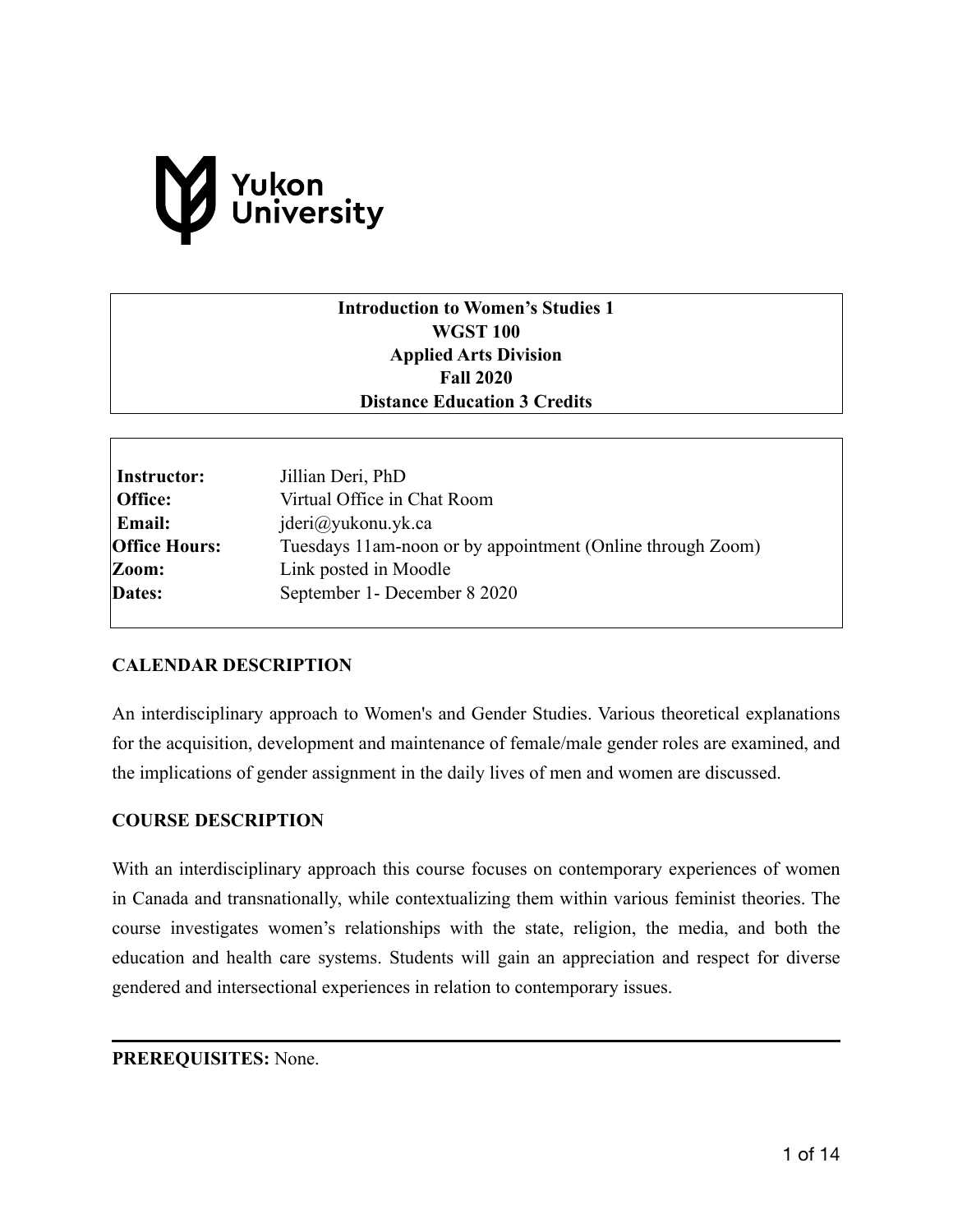# **RELATED COURSE REQUIREMENTS**

Noted below in assignments and weekly schedule.

# **EQUIVALENCY OR TRANSFERABILITY**

CAMO HUM 100 lev (3) OC GSWS 100 (3) SFU GSWS 101 (3)-B-Soc TRU SSEL 1xx0 (3) TRU-OL WOST 1019 (3) TWU SOCI 100 lev (3) UBC GRSJ  $1<sup>st</sup>$  (3); YUKO WMST 100  $\&$ YUKO WMST 101 = UBC WMST  $1^{st}$  (6). Precludes credit for UBC WMST 101 & UBC WMST 102. UFV GE 1xx (3) UNBC WMST 100 (3) UVIC GNDR 100 (1.5) VIU WOST 1st (3)

# **LEARNING OUTCOMES**

Upon successful completion of the course, students will be able to:

- 1. *Reflect* on their gendered positions & beliefs regarding gender and women
- 2. *Observe, critically think about*, and *explain* how gender is portrayed and enacted, and how these relate to intersectionality and feminist theories
- 3. Further *develop* their critical thinking and self-reflection skills
- 4. Gain an *understanding* for the importance of social context, social norms, and intersectionality on people's gendered daily experiences; relate this to the potential betterment of quality of life as it relates to gender
- 5. *Evaluate* and *apply* feminist perspectives/theories to contemporary experiences of gender in Canada and transnationally, with a focus on the effects of and relationships with institutions, social processes, and social policies.

# **COURSE FORMAT**

Distance Education – Online/Moodle

# **Required Textbooks**

Tanya Taqak. 2018. Split Tooth. Penguin Random House Canada. (Available as Kindle/PDF and as Audiobook from [audible.com\)](http://audible.com)

No textbook will be used. Multiple readings and media content are included within Moodle's **Modules**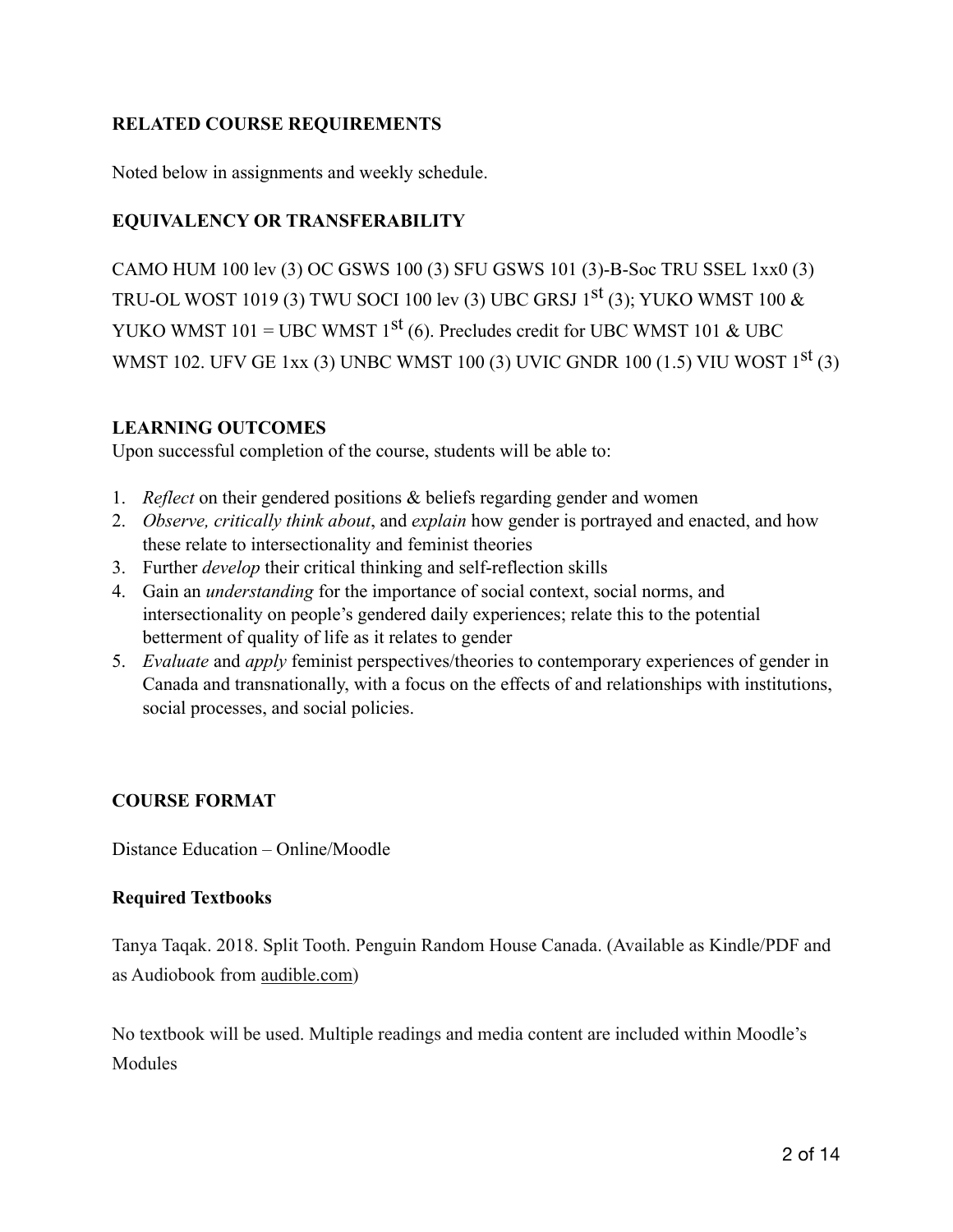Various media is assigned as noted in the weekly course schedule (below), all of which are available online, and links will be posted on this syllabus and/or on Moodle. Students will be required to view various media through Netflix and Youtube. A membership to Netflix will be required for this class (First month free, \$12.99/month afterwards, which can be cancelled at any time.) If access to Netflix and/or Youtube is not available to you, please contact your instructor as soon as possible.

## **Evaluation**

| <b>Weekly Modules</b>    | 35% | Weekly     |
|--------------------------|-----|------------|
| Interview                | 15  | October 4  |
| Report on State of Women | 10  | October 25 |
| Proposal                 | 5   | November 2 |
| Research Paper           | 30  | December 8 |
| Participation            | 5   |            |
| Total                    | 100 |            |

| <b>Letter Grade</b> | Percentage | <b>Performance</b>        |
|---------------------|------------|---------------------------|
| $A+$                | 90-100%    | <b>Excellent Work</b>     |
| $\mathbf{A}$        | 85-89%     | Nearly Excellent Work     |
| $A-$                | 80-84%     | Very Good Work            |
| $B+$                | 76-79%     | Good Work                 |
| B                   | 72-75%     | Mostly Good Work          |
| $B-$                | 68-71%     | Above Average Work        |
| $C+$                | 64-67%     | Average Work              |
| $\mathcal{C}$       | $60 - 63%$ | Mostly Average Work       |
| $C-$                | 55-59%     | <b>Below Average Work</b> |
| D                   | $50 - 54%$ | Poor Work                 |
| F                   | $0-49%$    | <b>Failing Work</b>       |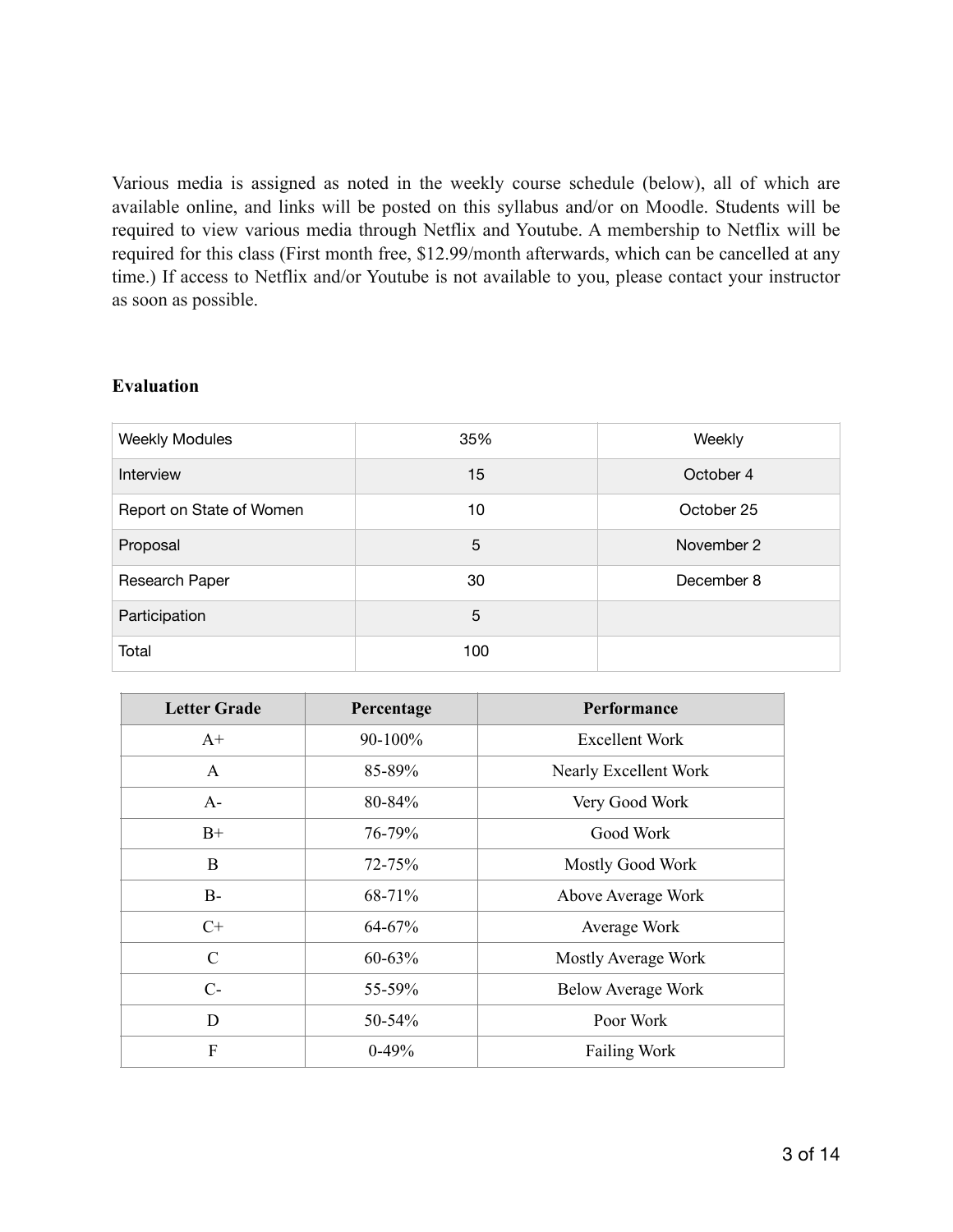# **Weekly Modules:**

Each week, student will complete the readings, media, reflections and activities within the Module. Each Module must be completed in full in order to proceed to the following Module, and must be complete by Sunday midnight of that week. These activities are designed to a) instruct content, b) practice summarizing content, c) enable comprehension, d) retention of the material  $\&$  e) practice reading, writing and engagement.

Note: \*Weekly modules cannot be completed late. Each Module must be completed before you can begin the next one.\* Late submissions will receive a grade of 0.

Each of the 12 modules will be evaluated as a low-stakes item out of 3% each (with the exception of one which is worth 2%) for a total of 35%. These will be graded based on how thoroughly you complete the content, as well as effort. More lengthy media/readings will be assigned in advance, and the instructions, media and activities will be explained within the Module. Students are expected to spend approximately 3-5 hours a week studying for this course.

## **Interview project:**

Each student will choose a woman who they admire in their family, community or larger social network. After acquiring informed consent, the student will interview this woman about her life and choices as a woman. Students will have the creative control to interview the woman on the topics of their choosing, pertaining to what interests them about her life. Students will record the conversation, and then write a 4-6 page (double-spaced) report about the interview, with various quotes, paraphrased sections and a general summary. *Note:* you are not submitting the transcription, but instead a report about the interview. Creativity is highly encouraged. The questions and content are up to you to develop, but some questions to consider include the following:

- a) Describe significant events that shaped your life and choices?
- b) What passions and interests drive your life? What are your creative outlets?
- c) What does gender equality mean to you? Do you identify as a feminist and/or do you support women's rights? Why or why not?
- d) What inspires you to confront challenges? What inspires you to practice your passions?
- e) How do you support people in your community?
- f) What challenges were in place for girls and women when you were younger?
- g) What lessons do you wish you learned earlier in life? What do you wish you could tell girls and young women now?

Note: If you do not want to participate in this assignment, talk to your instructor in advance and you will be given an alternative assignment.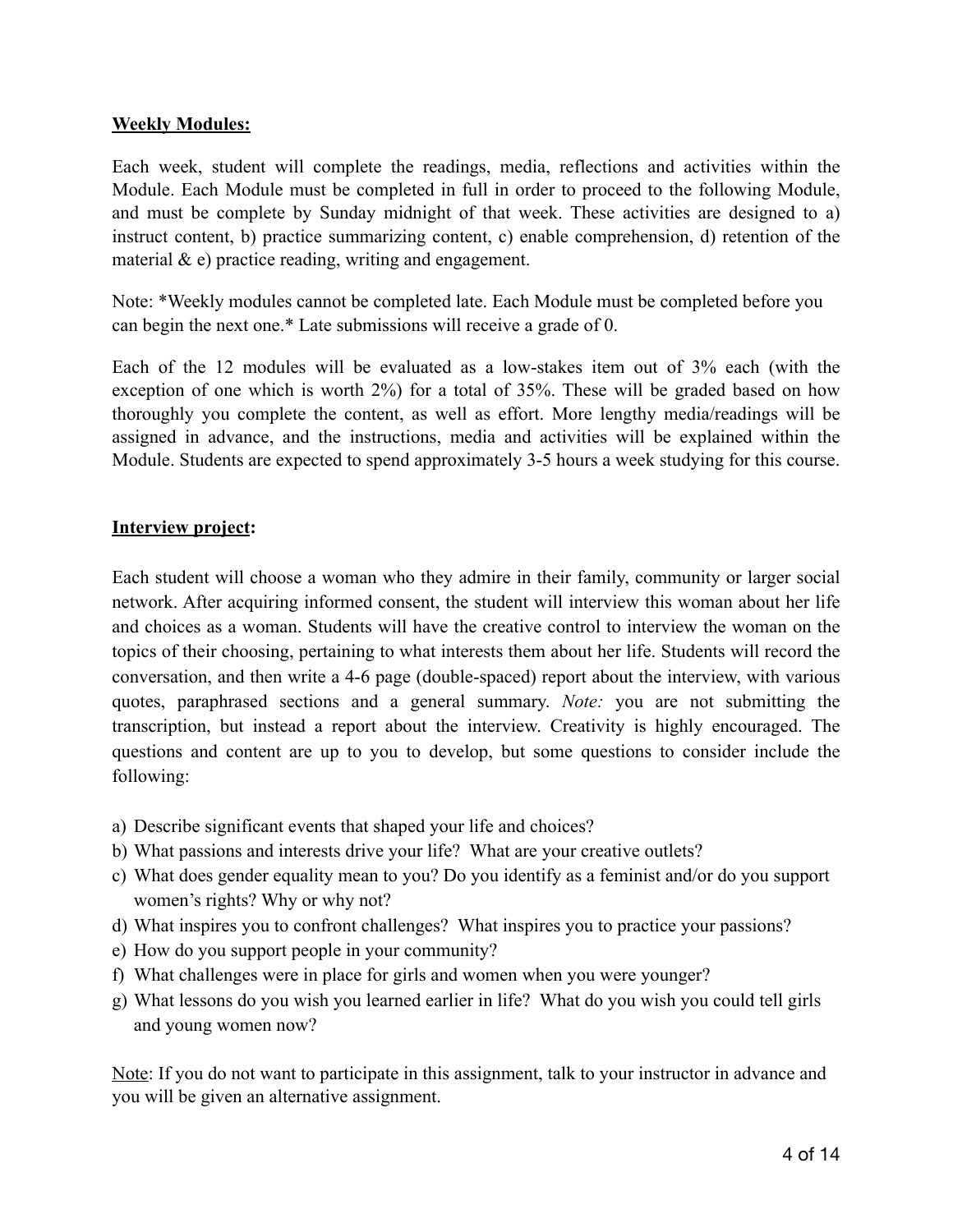# **Report on the State of Women within your Home Community**

Each student will research and write a report about the general state of women and girls in your home community. Your home community can be either where you grew up or the place you currently call home. Remember: you are not solely looking for problems, but hopefully you will identity significant events, situations and circumstances. Creativity is highly encouraged, and you are welcome to submit a video-based or audio-based entry instead of written. You are also welcome to write about men, LGBT issues, people with disabilities or other demographics, if this seems applicable to your situation. Your research can come from historical records, local newspapers, what you witness, anecdotes, conversations or whatever you see fit. Note: what you find does not need to apply to every woman in the community to be relevant. Instead, I want you to learn about certain women's experiences, the application of a gender-based analysis and the general state of affairs.

Recognizing the variation of women's experiences within any place, you can consider some of the following questions (no need to use all the questions) and you are encouraged to develop more questions or directions of inquiry of your choosing.

- a) What kinds of gender-based issues are being experienced?
- b) Are there any gender-based rights that women are working towards?
- c) Is there strong gender-based equality, in the home, workplace, politics, communities and/ or elsewhere?
- d) Has the state of women's rights changed over time?
- e) What is excellent for women in this community? What is less than ideal?
- f) Are there significant historical figures or events that took place here?
- g) Are there organizations of interests? (such as Options for Sexual Health, Women's Shelters, Organizations against gender-based violence, etc)
- h) Are there women's rights groups or activists?
- i) What have you witnessed in this community?
- j) What social issues are present in this community (ex: homelessness, drug-abuse, access to birth control, etc)
- k) Is there a strong presence of Indigenous People, now and historically? Are their traditions strong and celebrated?

Note: This assignment will be posted to the class forum. Students will read and respond to the reports of a minimum of 3 other students.

Your report will be a minimum of 750 words (with no maximum). Your report will be graded based on: a) comprehensiveness and depth of research, b) level of engagement with content; c) writing and presentation of material.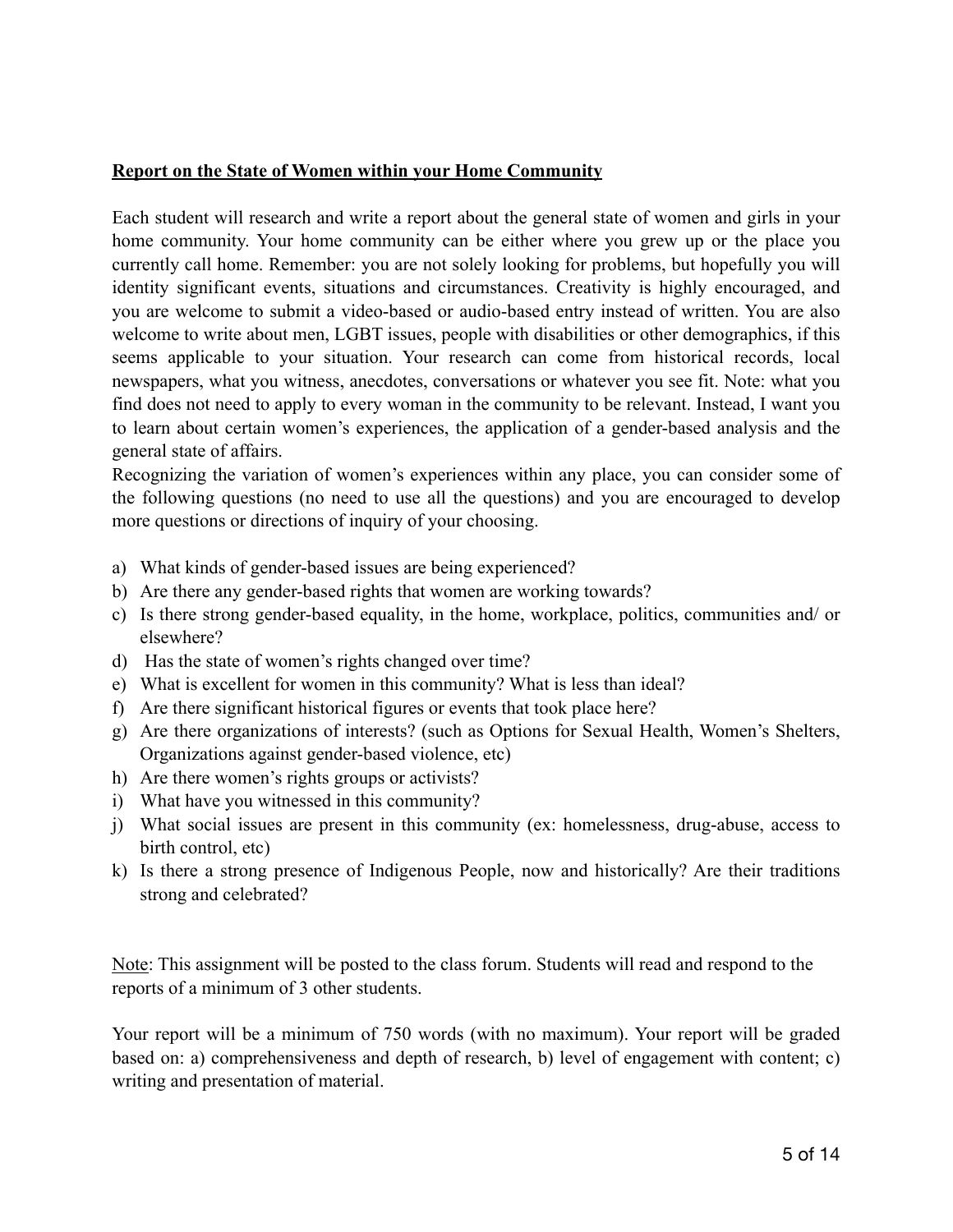# **Research Paper:**

Research papers will engage in-depth with one topic of your choosing, related to gender issues, in 7-8 pages double-spaced. *Your paper should address proposed solutions to described social issues.* Proposals for the paper will be a 1-2 pages, outlining the central topic of analysis, questions you will address and a list of 5 references. The proposal exercise will help you clarify your focus early in the course and allow your instructor to give you extensive feedback on your ideas. You are welcome to submit your proposal early. You are welcome to include questions for your instructor in the proposal. Creativity is highly encouraged.

Research papers will be graded based on the following criteria:

## *Research*

- Sources are relevant to the topic and appropriate for study
- Topic is researched and described in sufficient depth
- Effective synthesis, making logical connections between resources and social issues
- Minimum of *five* references (both peer-reviewed books / journal articles and non-academic resources are welcome (i.e. websites, documentaries, blogs, etc). Given the vast array of information online, both quality and misinformation, students must discern the quality of the reference.

## *Content*

- Clearly defined focus and arguments
- Fully explore important aspects of the topic in sufficient depth and detail
- Comprehension of research, explained fully, clearly, and accurately
- Reasoned arguments supported with evidence and analysis
- Application of theories to social issues
- Recognition of broader implications of social issues
- Depth of analysis

## *Writing*

- Well-organized, with logical and systematic connections
- Written clearly and comprehensible; convey coherent and intended meanings
- Grammar, accurate and effective sentence structure
- Vocabulary, appropriate for postsecondary level
- Academic tone (avoids slang, etc)
- Effective use of quotations and references
- Personal opinion, *I* statements and subjectivity are welcome and encouraged, (backed up evidence-based knowledge)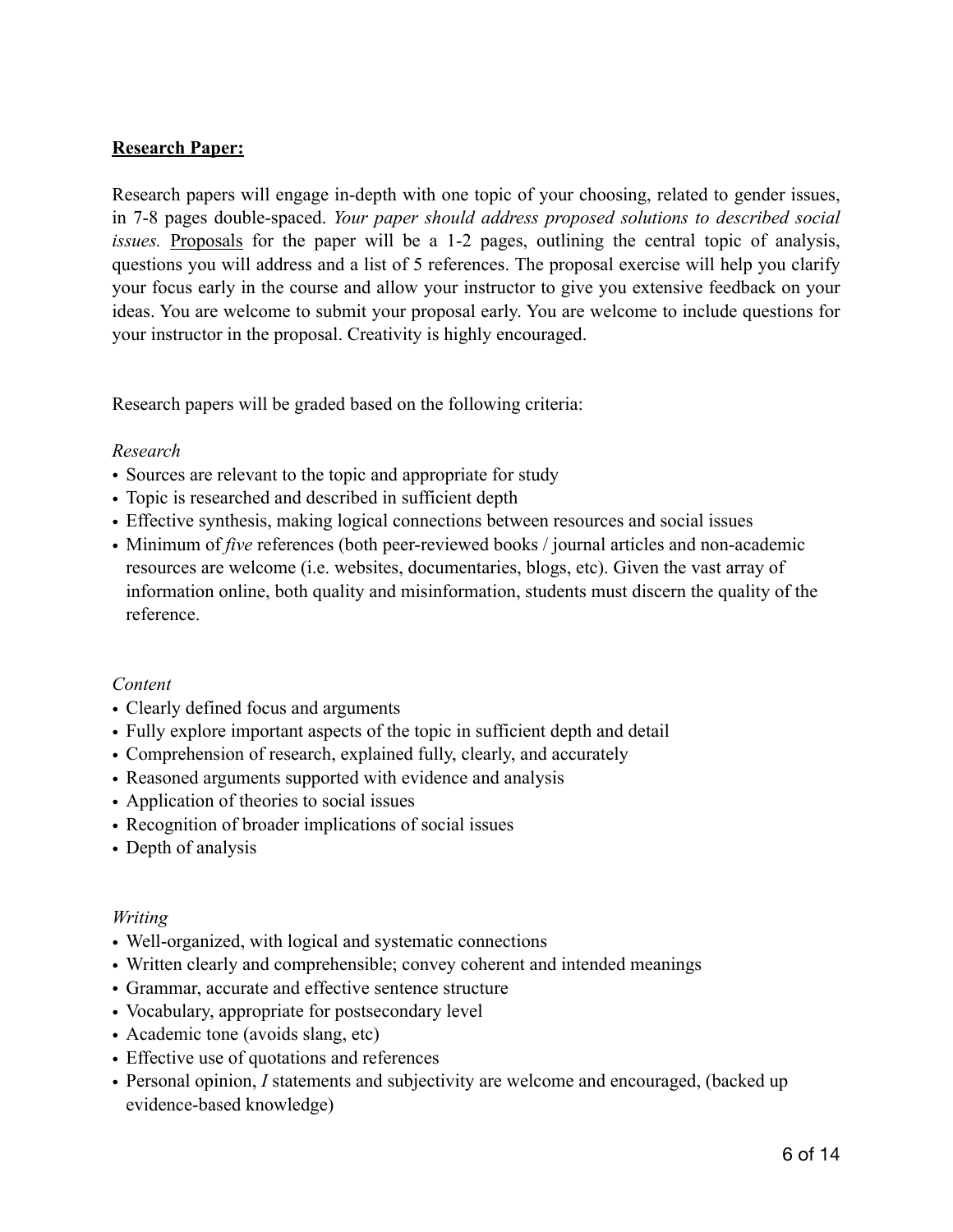• Formal referencing is required. You are welcome to use any formatting style, as long as it is consistent.

Participation: Your participation grade is based on your effort and engagement in online discussions, forums and module activities. Multiple innovative contributions that further student learning will earn you top grade.

Late Policy: 5% a day will be deducted for late assignments. The weekly modules cannot be submitted late. Extensions can be requested for emergencies with appropriate documentation. I encourage you to prioritize health and approach your instructor if any health concern emerges that will influence your learning success.

# **ACADEMIC AND STUDENT CONDUCT**

Information on academic standing and student rights and responsibilities can be found in the current Academic Regulations that are posted on the Student Services/ Admissions & Registration web page.

# **PLAGIARISM**

Plagiarism is a serious academic offence. Plagiarism occurs when a student submits work for credit that includes the words, ideas, or data of others, without citing the source from which the material is taken. Plagiarism can be the deliberate use of a whole piece of work, but more frequently it occurs when students fail to acknowledge and document sources from which they have taken material according to an accepted manuscript style (e.g., APA, CSE, MLA, etc.). Students may use sources which are public domain or licensed under Creative Commons; however, academic documentation standards must still be followed. Except with explicit permission of the instructor, resubmitting work which has previously received credit is also considered plagiarism. Students who plagiarize material for assignments will receive a mark of zero (F) on the assignment and may fail the course. Plagiarism may also result in dismissal from a program of study or the University.

# **YUKON FIRST NATIONS CORE COMPETENCY**

Yukon University recognizes that a greater understanding and awareness of Yukon First Nations history, culture and journey towards self-determination will help to build positive relationships among all Yukon citizens. As a result, to graduate from ANY Yukon University program, you will be required to achieve core competency in knowledge of Yukon First Nations. For details, please see www.yukonu.ca/yfnccr.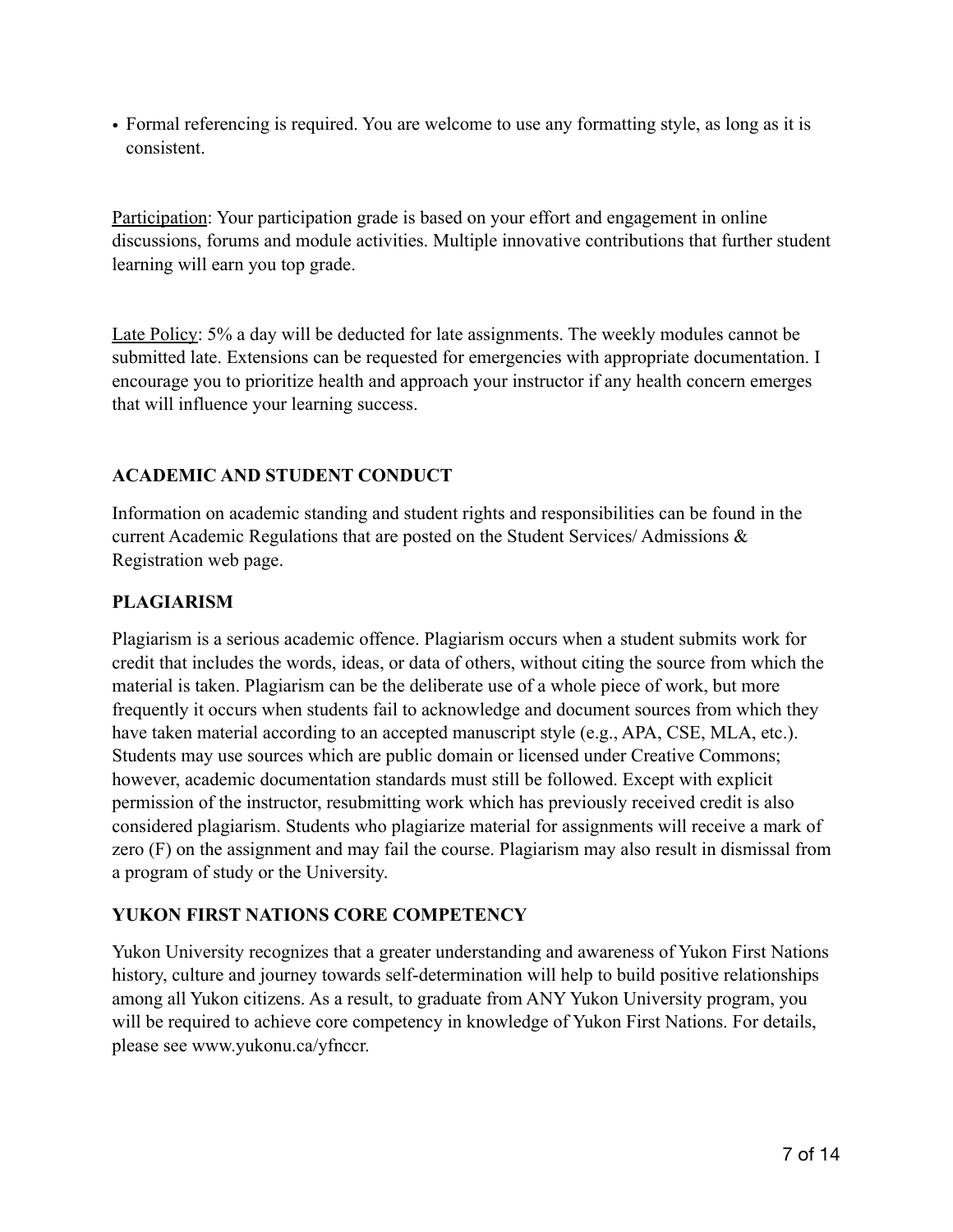# **ACADEMIC ACCOMMODATION**

Reasonable accommodations are available for students requiring an academic accommodation to fully participate in this class. These accommodations are available for students with a documented disability, chronic condition or any other grounds specified in section 8.0 of the Yukon University Academic Regulations (available on the Yukon University website). It is the student's responsibility to seek these accommodations. If a student requires an academic accommodation, they should contact the Learning Assistance Centre (LAC): lac@yukonu.ca.

# **THE LORENE ROBERTSON WRITING CENTRE**

All students are encouraged to make the Writing Centre a regular part of the writing process for coursework. The Lorene Robertson Writing Centre is staffed by helpful writing coaches from across the University and offers one-on-one appointments to students in need of writing support.

The Lorene Robertson Writing Centre can help you:

- Get started on an assignment and focus your ideas
- Outline and plan your assignment
- Write clearly, logically and effectively
- Address specific needs and writing problems
- Revise the first and final drafts of your project
- Gain confidence in your writing
- For in-person appointments, the Centre coaching office is located in the Academic Support Centre in room A2302. You can also participate in coaching appointments over the phone or online. see the Academic Support Centre schedule for English and writing support times.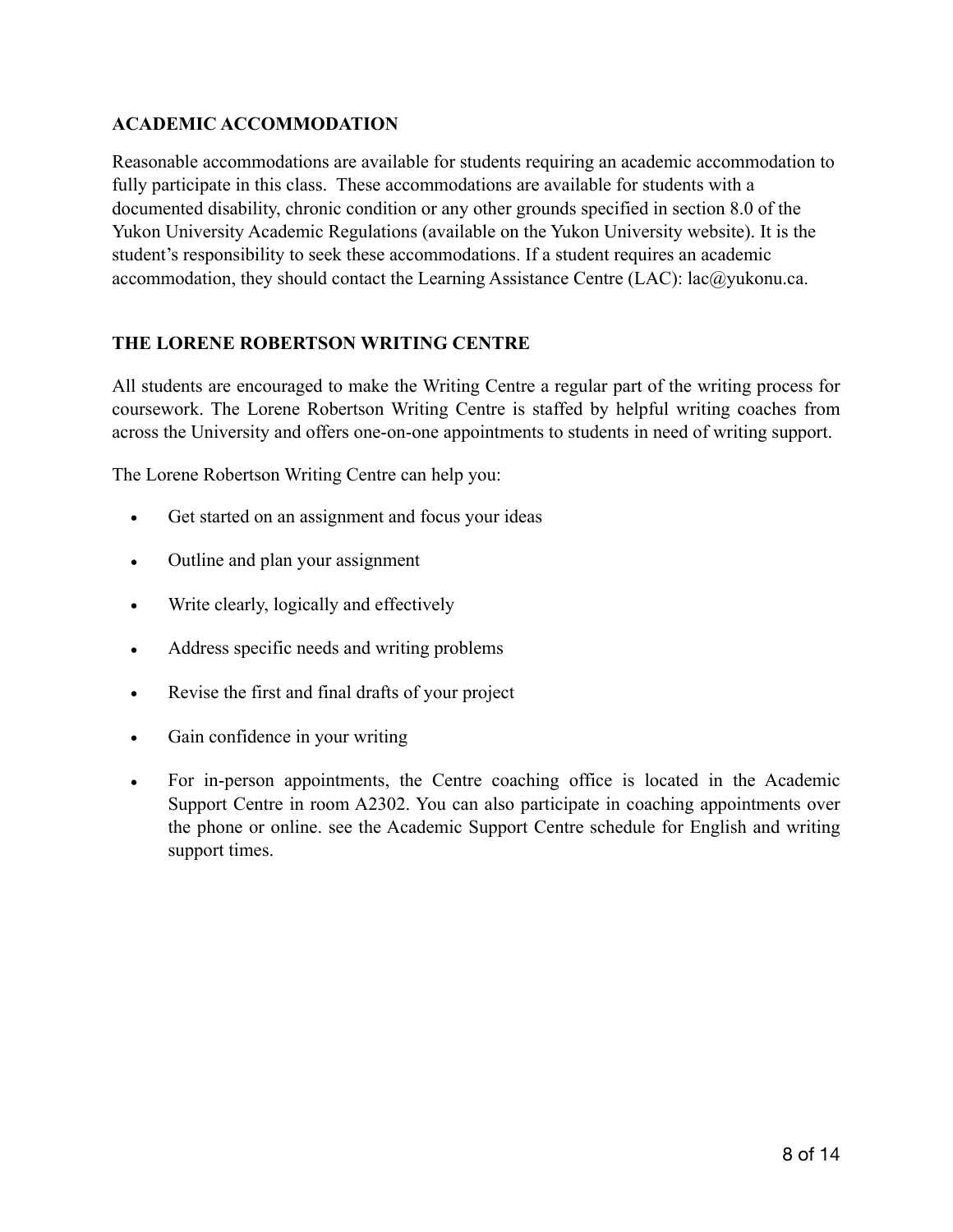# **Course Schedule**

\*\*Each week will include Module content, media and activities. See the Module for further instruction. Links to media will be posted within the Module.

*Note*: Various other content, both from your instructor as well as links to online content, may be added to this course schedule. Pay attention to Course Announcements for any further information.

———————————————————————————————————————

**September 1**  *Week 1:* Introduction

## *Module Instructions:*

- a) Familiarize yourself with this course syllabus and with Moodle
- b) Introduce yourself on Moodle in the Discussion. Read and reply a minimum of 3 of your classmates' posts.

**———————————————————————————————————————** 

c) Complete the Module activities

## *Media:*

• Chimamanda Ngozi Adichie's Ted Talk, We Should All Be Feminists

# **Module Complete by September 6 midnight**

**September 7**  *Week 2:* Sex & Gender

*Media:*

Science Plus Video Series, *Sex vs Gender, What's the Difference?*

- a) Science Plus, Every Sex and Gender Term Explained
- b) Science Plus, Science Says there are more than two genders
- c) Science Plus, Animals Care More about Sex than Gender
- d) Science Plus, Does Gender Even Matters
- e) Science Plus, What Would a Post Gender Society Look Like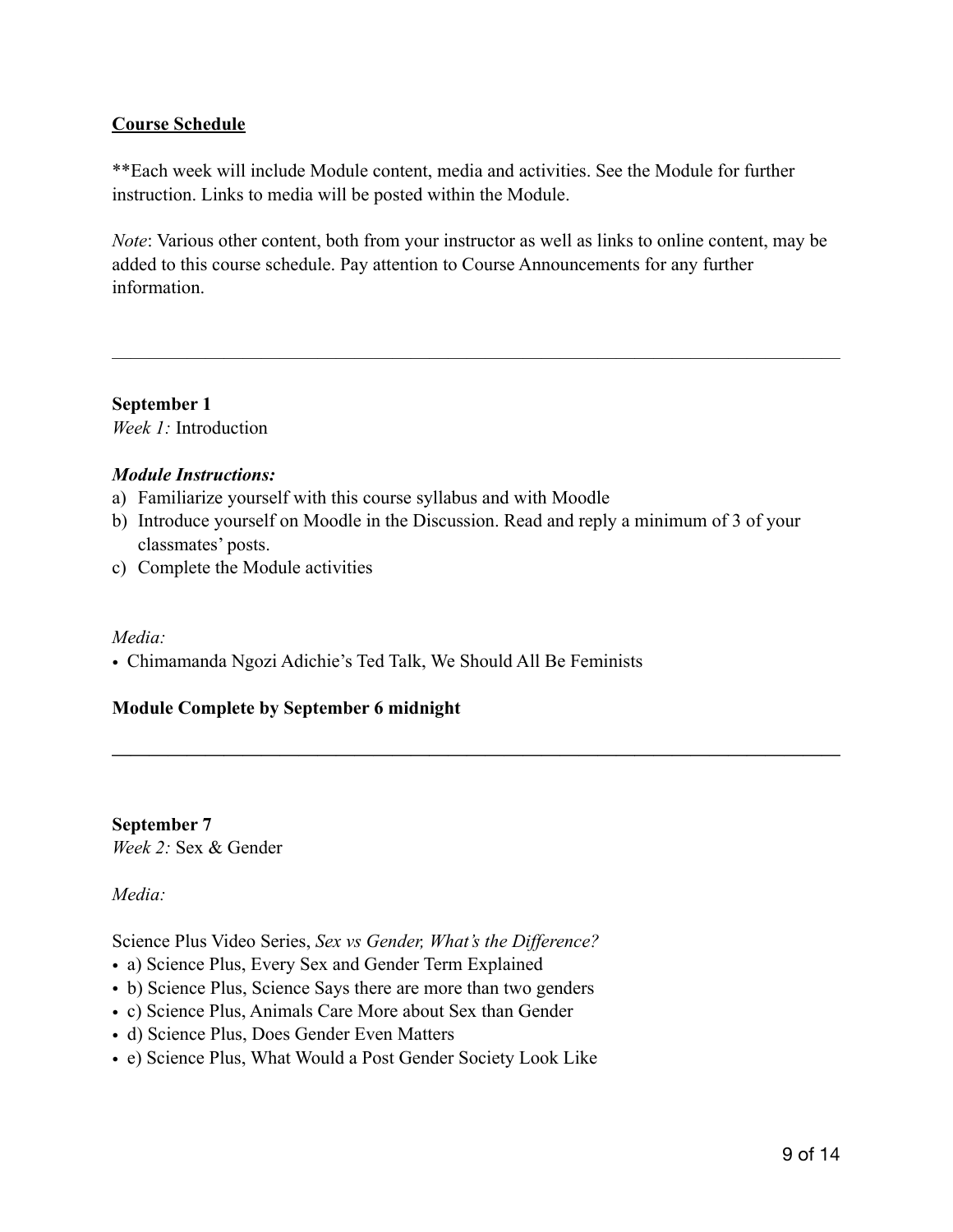# **Module Complete by September 13 midnight (First graded module)**

## **September 14**

*Week 3: Feminisms* 

## *Readings*

• Stanford Feminist Philosophy: [https://plato.stanford.edu/entries/feminist-philosophy/](https://plato.stanford.edu/entries/feminist-philosophy/#TopiFemi) [#TopiFemi](https://plato.stanford.edu/entries/feminist-philosophy/#TopiFemi)

———————————————————————————————————————

———————————————————————————————————————

———————————————————————————————————————

## *Media:*

- A Call to Men, TED Talk by Tony Porter
- Documentary: *She's Beautiful When She's Angry* (available on Youtube)
- Factual Feminist, The Top Five Feminist Myths of All Time

## **Module complete by September 20**

**September 21** *Week 4*: Gender-based Analysis

Media:

- Documentary: *Feminists, What Were They Thinking?* (available on Netflix)
- Podcast Inquiring Minds: Arlie Hochschild Changing Political Minds
- Factual Feminist, Are gender specific toys a hazard to children?
- Factual Feminist, Christina Hoff Sommers, *#MeToo: Movement or Witch Hunt?*

# **Module Complete by September 27 midnight (Second graded module)**

**September 28**  *Week 5:* LGBT and Queer Issues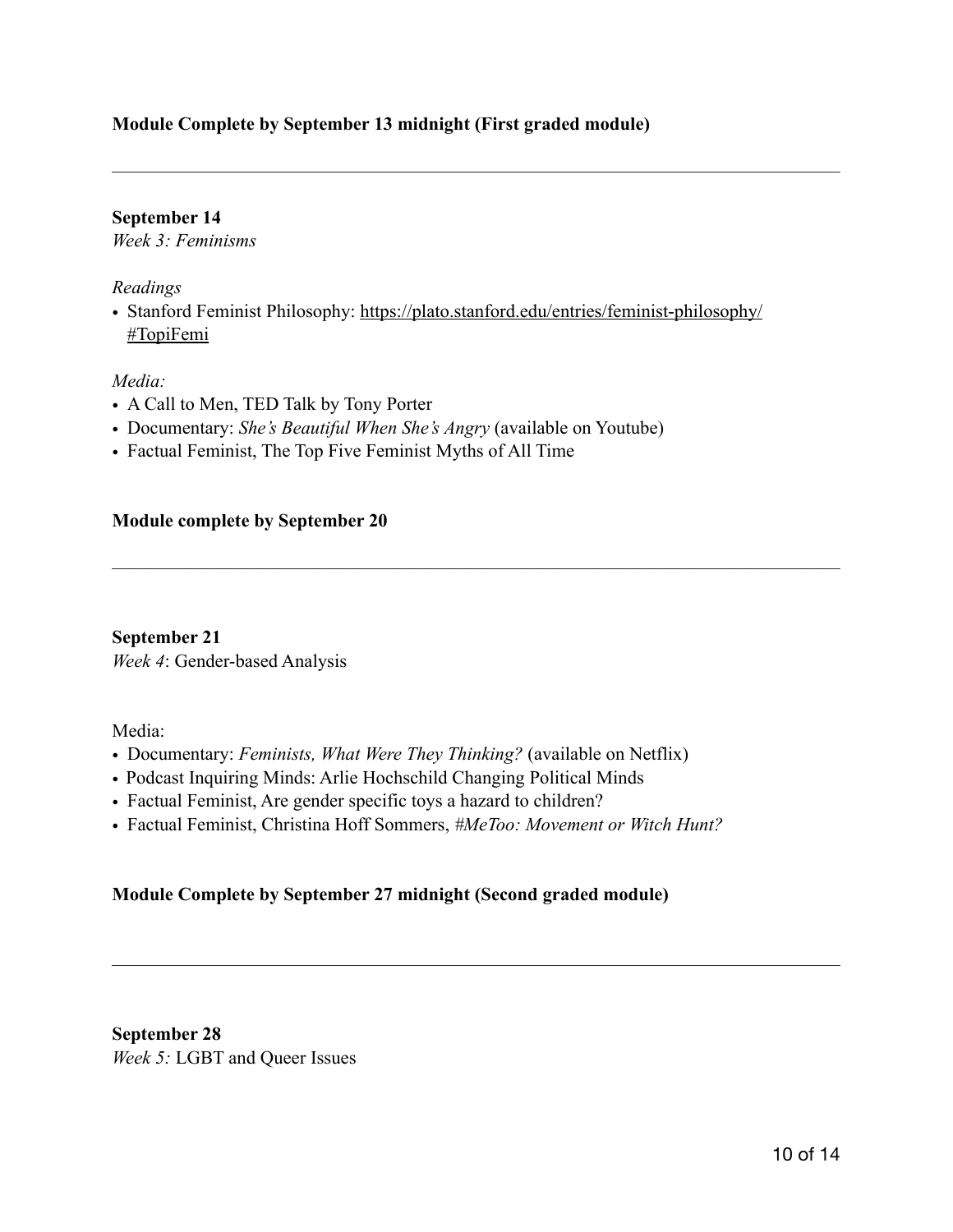# *Media:*

- *Documentary, She's a Boy I Knew* by Gwen Haworth
- Watch any one full episode (your choice) of *Gaycation* with Ellen Page from Viceland (available on Youtube)

*———————————————————————————————————————* 

- Them, InQueery, *What Does Two-Spirit Mean?*
- Them, InQueery, *What Does Intersex Mean?*

# **Module Complete by October 4 (Third Graded Module)**

# **Interview Report Due: October 4**

## **October 5**

*Week 6:* Race, Ethnicity & Intersectionality

## *Readings:*

- Intersectionality 101 (in a file on Moodle)
- Audre Lorde, The Master's Tools (in a file on Moodle)
- Audre Lorde, Uses of Anger (in a file on Moodle)

# *Media:*

Video series from Science Plus on *Stereotypes*:

- a) Does Your Brain Force you to Stereotype
- b) Can Stereotypes Keep you Safe
- c) Why You May Not Know You're a Bigot
- d) How Racist Are Video Games
- e) Why There Will Never Be a World Without Stereotypes
- ASAP Science, The Science of Racism
- Podcast Inquiring Minds: David Amodio The Science of Prejudice
- Intersectional Feminism: What is it? Christina Hoff Sommers, Factual Feminist, American Enterprise Institute

# **Module Complete by October 11 (Fourth Graded Module)**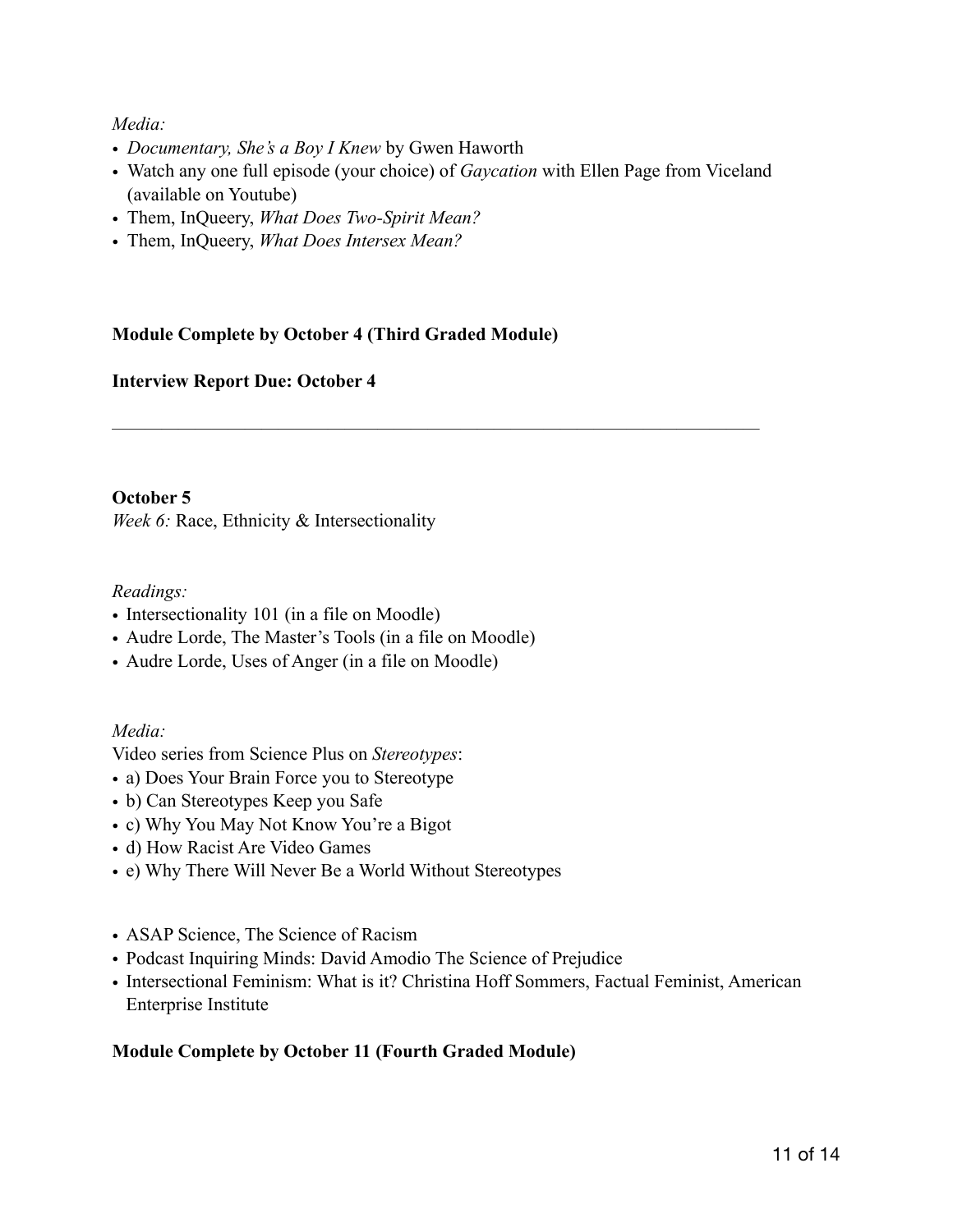**October 13**  *Week 7:* Embodiment & Beauty

## *Media*

- Documentary: *Killing Us Softly Part 4* by Jean Kilbourne
- Documentary: *Iris* (Available on youtube)
- TED Talk by Amy Cuddy, Your Body Language May Shape who You Are

———————————————————————————————————————

———————————————————————————————————————

• Podcast Ologies Kalology: Beauty Standards with Renee Engeln

## **Module Complete by October 18 (Fifth Graded Module)**

## **October 19**  *Week 8:* **Representations of Women**

Module Activity: Analysis of Music Videos

## **Media:**

- Documentary: Miss Representation (Available through Netflix)
- The Bechdel Test for Women in Movies; Feminist Frequency
- Podcast Under the Influence: Guys and Dolls Gender Marketing 1 and 2

## **Report on State of Women: Due October 25**

# **Module Complete by October 25 midnight (Sixth Graded Module)**

#### **October 26**  *Week 9:* Gender Issues and Activism around the World

**Module Activity:** Read, Review & Comment on at least 3 State of Women Reports

**———————————————————————————————————————**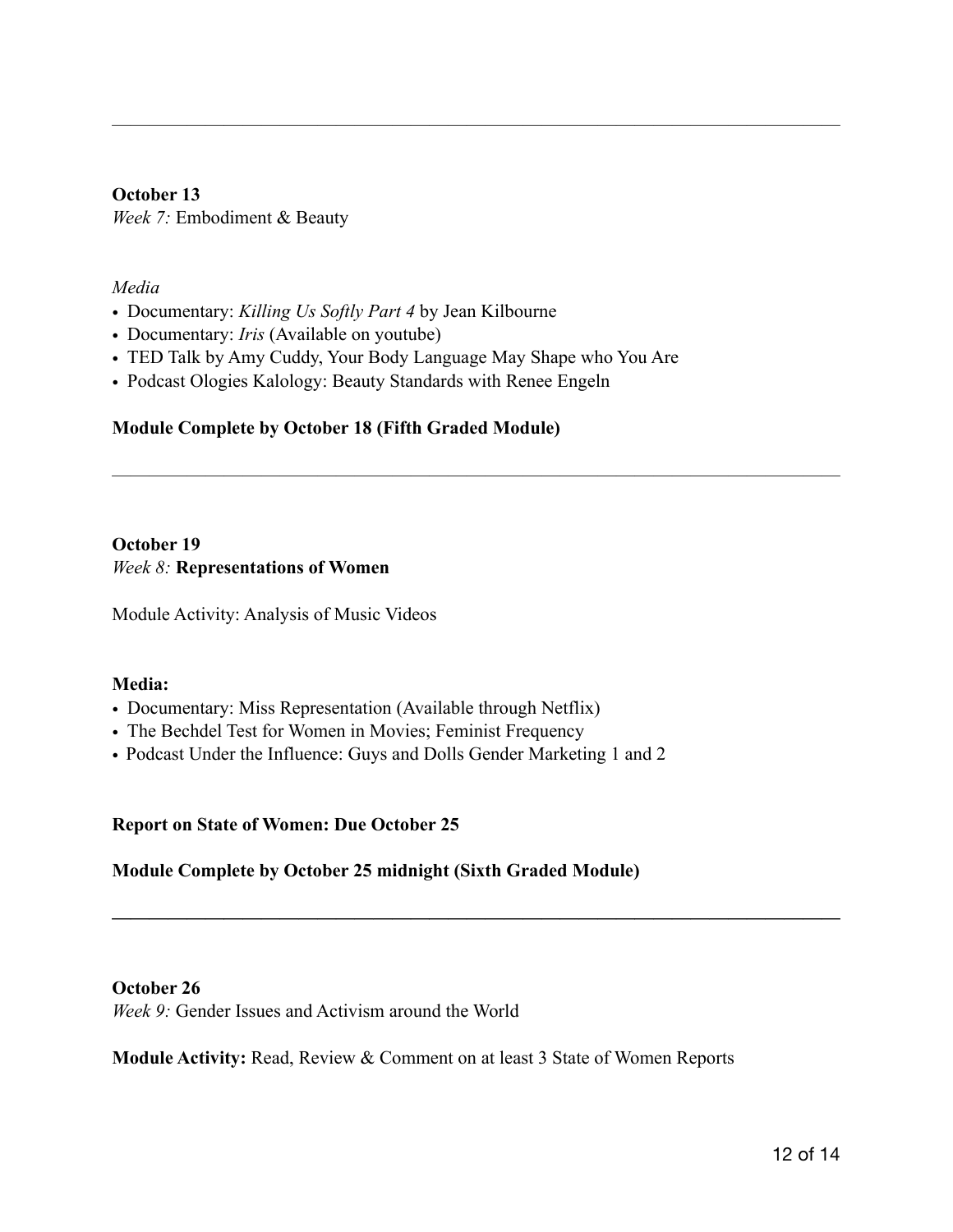# *Media*

- Documentary *He Named Me Malala* (Available on Netflix)
- Documentary: *Period. End of Sentence* (available on Netflix) (26 minutes)

## **Module Complete by November 1 midnight (Seventh Graded Module)**

## **Proposal Due: November 2**

## **November 2**

*Week 10:* Sex Work and Erotic Capital

## *Readings*

- Erotic Capital from Catherine Hakim: [https://pdfs.semanticscholar.org/](https://pdfs.semanticscholar.org/9e54/0759fbf2221ba548548d4a623c1e0f6d411d.pdf) [9e54/0759fbf2221ba548548d4a623c1e0f6d411d.pdf](https://pdfs.semanticscholar.org/9e54/0759fbf2221ba548548d4a623c1e0f6d411d.pdf)
- Wrenna Robertson, The Healing Power of Sex Work, Straight: [https://www.straight.com/life/](https://www.straight.com/life/healing-power-sex-work) [healing-power-sex-work](https://www.straight.com/life/healing-power-sex-work)

———————————————————————————————————————

*———————————————————————————————————————————* 

## *Media*

- Film: *Hot Girls Wanted* (Available on Netflix)
- TED Talk: Juno Mac, The Laws that Sex Workers Really Want

# **Module Complete by November 8 midnight (Eight Graded Module)**

## **November 9**

*Week 11:* Women and Science

## *Media*

- Podcast Inquiring Minds: Science Got Women Wrong by Angela Saini
- Podcast Inquiring Minds: Leaky Pipeline of Women in Science
- Podcast Inquiring Minds: Marek Glezerman: The Science of Gender Medicine